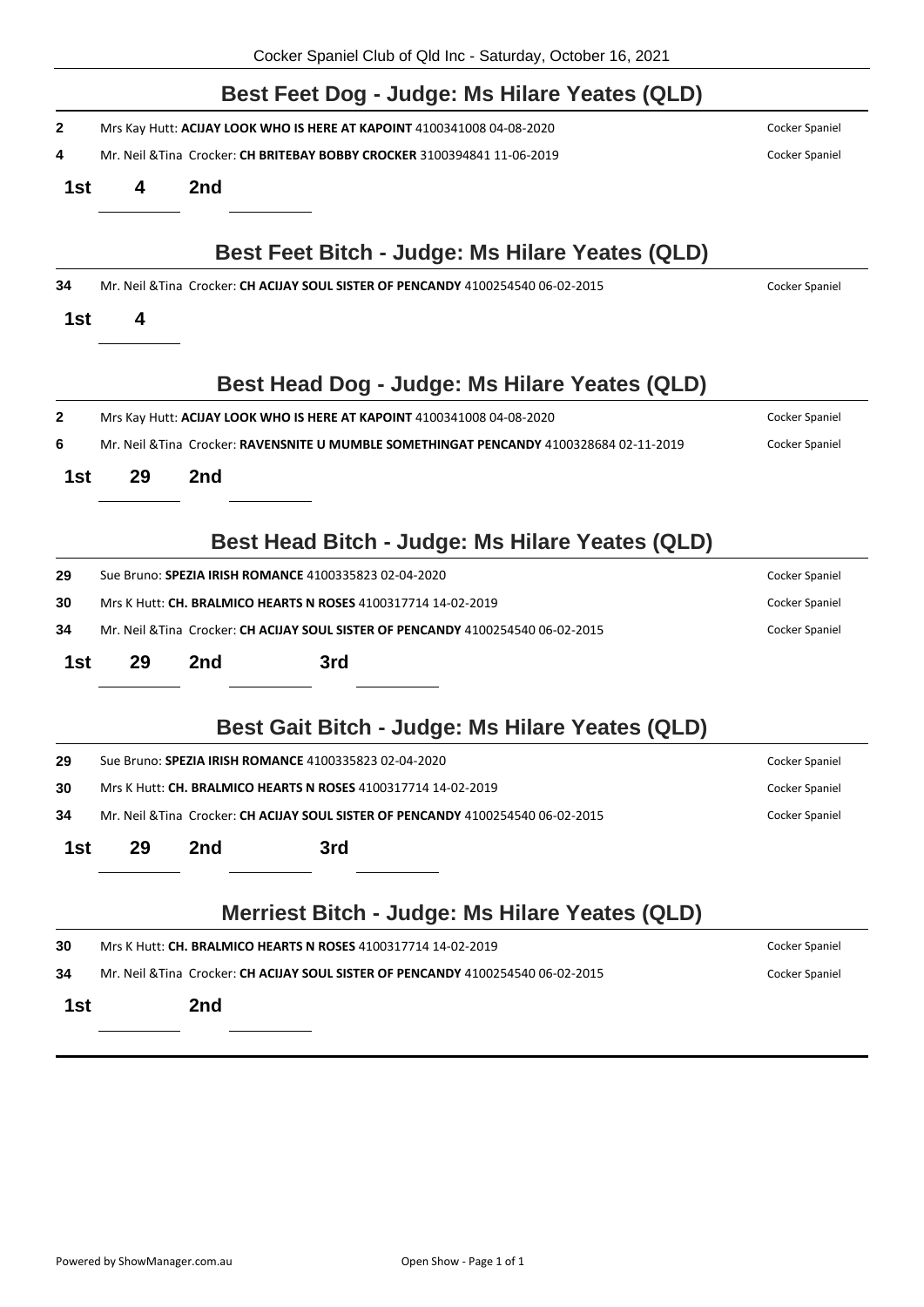| <b>Cocker Spaniels only</b> |                                                                                                   |              | Class 3a - Puppy Bitch<br>49<br>Mrs G M Watt: SHERIDAV HEAVEN SENT 4100344790 30      |                                                                                                               |                                                       |                                                             |  |
|-----------------------------|---------------------------------------------------------------------------------------------------|--------------|---------------------------------------------------------------------------------------|---------------------------------------------------------------------------------------------------------------|-------------------------------------------------------|-------------------------------------------------------------|--|
| ? - Ms Hilare Yeates (QLD)  |                                                                                                   |              | 10-2020<br>Absent                                                                     |                                                                                                               |                                                       |                                                             |  |
| Start Time:                 |                                                                                                   | 20<br>$1st*$ |                                                                                       | Mrs Madison Hewitt: RAVENSNITE IN CAHOOTS WITH<br>MADANWITT 4100345849 10-11-2020                             |                                                       |                                                             |  |
|                             | <b>Cocker Spaniel</b>                                                                             | 21           |                                                                                       |                                                                                                               |                                                       | R & D Duffield: <b>PINEWAITE TIME TO TRI</b> 4100345901 03- |  |
| $\overline{\mathbf{1}}$     | Class 1 - Baby Puppy Dog<br>Mrs G M Watt: KINTAIL SOCK IT TO ME 4100353636 18-04-                 | 2nd          | 12-2020                                                                               |                                                                                                               |                                                       |                                                             |  |
| Absent                      | 2021                                                                                              | 22           |                                                                                       |                                                                                                               |                                                       | J.H. Burbidge: ASHMERE FOOLS GOLD 5100122535 13-01-         |  |
|                             | Class 4 - Junior Dog                                                                              | 3rd          | 2021                                                                                  |                                                                                                               |                                                       |                                                             |  |
| $\overline{2}$<br>1st       | Mrs Kay Hutt: ACIJAY LOOK WHO IS HERE AT KAPOINT<br>4100341008 04-08-2020                         |              | Class 4a - Junior Bitch<br>23<br>Ms L M Bygraves: ACIJAY DRESSED TO THE NINES WITH    |                                                                                                               |                                                       |                                                             |  |
| 3                           | Mrs J Robb: SPEZIA LORD OF THE RING 4100344781 11-10-<br>2020                                     |              | $1st*$                                                                                | WATERVAAL 4100343010 06-09-2020                                                                               |                                                       |                                                             |  |
| 2nd                         |                                                                                                   | 24           |                                                                                       |                                                                                                               |                                                       | Sue Bruno: SPEZIA IRISH CHARM 4100344779 11-10-2020         |  |
|                             | <b>Class 5 - Intermediate Dog</b>                                                                 | 2nd          |                                                                                       |                                                                                                               |                                                       |                                                             |  |
| 4<br>1st                    | Mr. Neil & Tina Crocker: CH BRITEBAY BOBBY CROCKER<br>3100394841 11-06-2019                       | 25<br>3rd    | 2020                                                                                  | Mrs J Robb: SPEZIA IRISH SNOWFLAKE 4100344780 11-10-                                                          |                                                       |                                                             |  |
| 5                           | Mrs J Robb: SPEZIA IRISH BY DESIGN 4100335821 02-04-                                              |              | Class 5a - Intermediate Bitch                                                         |                                                                                                               |                                                       |                                                             |  |
| 2nd                         | 2020                                                                                              |              | 26<br>Mrs. Debra Thomas: AMAMOOR FOOTPRINTS IN THE                                    |                                                                                                               |                                                       |                                                             |  |
|                             | Class 9 - State Bred Dog                                                                          | 3rd          | SAND 4100314823 03-12-2018                                                            |                                                                                                               |                                                       |                                                             |  |
| 6<br>Absent                 | Mr. Neil & Tina Crocker: RAVENSNITE U MUMBLE<br><b>SOMETHINGAT PENCANDY 4100328684 02-11-2019</b> | 27<br>$1st*$ | 12-2019                                                                               |                                                                                                               |                                                       | EMJones: TWNROYAL MY ONE AND ONLY 4100329886 26-            |  |
| $\overline{7}$              | Class 10 - Australian Bred Dog<br>Sue Bruno: COBALT HIGHLANDER 4100327644 20-09-2019              | 28<br>Absent | 4100331160 27-12-2019                                                                 |                                                                                                               | <b>R &amp; D Duffield: PINEWAITE MYSTICAL JOURNEY</b> |                                                             |  |
| $1st*$                      |                                                                                                   |              |                                                                                       |                                                                                                               |                                                       |                                                             |  |
| Best                        | 7<br>4<br>R/Up                                                                                    | 29<br>2nd    | 2020                                                                                  |                                                                                                               |                                                       | Sue Bruno: SPEZIA IRISH ROMANCE 4100335823 02-04-           |  |
|                             | Class 1a - Baby Puppy Bitch                                                                       |              | Class 9a - State Bred Bitch                                                           |                                                                                                               |                                                       |                                                             |  |
| 8                           | MRS KAY HUTT: KAPOINT LOOK ME IN THE HEART<br>4100352957 18-04-2021                               | 30<br>Absent | 14-02-2019                                                                            |                                                                                                               |                                                       | Mrs K Hutt: CH. BRALMICO HEARTS N ROSES 4100317714          |  |
| 9<br>Absent                 | MRS KAY HUTT: KAPOINT DO U B L E G O L D 4100352962<br>23-04-2021                                 |              | Class 10a - Australian Bred Bitch                                                     |                                                                                                               |                                                       |                                                             |  |
| 10                          | Mr. Neil & Tina Crocker: PENCANDY TWILIGHT 4100354619<br>14-05-2021                               | 34<br>Absent | 07-2018                                                                               |                                                                                                               |                                                       | Fiona Close: MILLECENT DANCING BLK IVY 2100501370 07        |  |
| 11                          | Mr. Neil & Tina Crocker: PENCANDY BREAKING DAWN<br>4100354621 14-05-2021                          | 32<br>2nd    |                                                                                       | Toni Dennis: TARRENDAYLE A DAY AT THE FAIR<br>2100521020 18-05-2019                                           |                                                       |                                                             |  |
| 12                          | Alecia Ugrinic: RAVENSNITE CHITTER CHATTER 4100356352                                             | 33<br>1st    | R & D Duffield: PINEWAITE BEAUTIFUL TRAUMA<br>4100314517 30-11-2018                   |                                                                                                               |                                                       |                                                             |  |
| Absent                      | 19-05-2021                                                                                        |              |                                                                                       |                                                                                                               |                                                       |                                                             |  |
| 13<br>3rd                   | Sue Bruno: COBALT TIGER LILLY 4100356728 07-06-2021                                               | 34<br>$1st*$ |                                                                                       | Class 11a - Open Bitch<br>Mr. Neil & Tina Crocker: CH ACIJAY SOUL SISTER OF<br>PENCANDY 4100254540 06-02-2015 |                                                       |                                                             |  |
| 14<br>2nd                   | Sue Bruno: COBALT BLACK WIDOW 4100356729 07-06-<br>2021                                           | 35<br>2nd    | 4100293786 12-07-2017                                                                 |                                                                                                               |                                                       | R & D Duffield: CH. PINEWAITE DIAMONDS IN THE SKY           |  |
| 15<br>Absent                | Alecia Ugrinic: MADANWITT THAT AINT LEGAL AT<br><b>RAVENSNITE 4100357115 16 06 2021</b>           | <b>Best</b>  | 34                                                                                    | R/Up                                                                                                          | 27                                                    |                                                             |  |
|                             |                                                                                                   |              | Best 34 Bitch                                                                         |                                                                                                               | R/Up 27 Bitch                                         |                                                             |  |
| 16<br>$1st*$                | Mrs Madison Hewitt: MADANWITT BORN TO BE LEGAL<br>4100357116 16-06-2021                           |              | Class 18a - Neuter Bitch                                                              |                                                                                                               |                                                       |                                                             |  |
|                             |                                                                                                   |              | 36<br>Jenni Haskard: CH MACDOLLYCANTKEEPMYHANDSOFF<br>4100306929 31-05-2018<br>$1st*$ |                                                                                                               |                                                       |                                                             |  |
|                             | Class 2a - Minor Puppy Bitch                                                                      |              |                                                                                       |                                                                                                               |                                                       |                                                             |  |
| 17<br>$1st*$                | Mrs. Debra Thomas: AMAMOOR SAIL THE SEAS<br>4100350036 07-02-2021                                 |              | Best 36 Bitch                                                                         | R/Up                                                                                                          |                                                       |                                                             |  |
| 18<br>2nd                   | Mrs D & Miss J Creagh: AMAMOOR ISLANDS IN THE<br>STREAM 4100350037 07-02-2021                     |              |                                                                                       |                                                                                                               |                                                       |                                                             |  |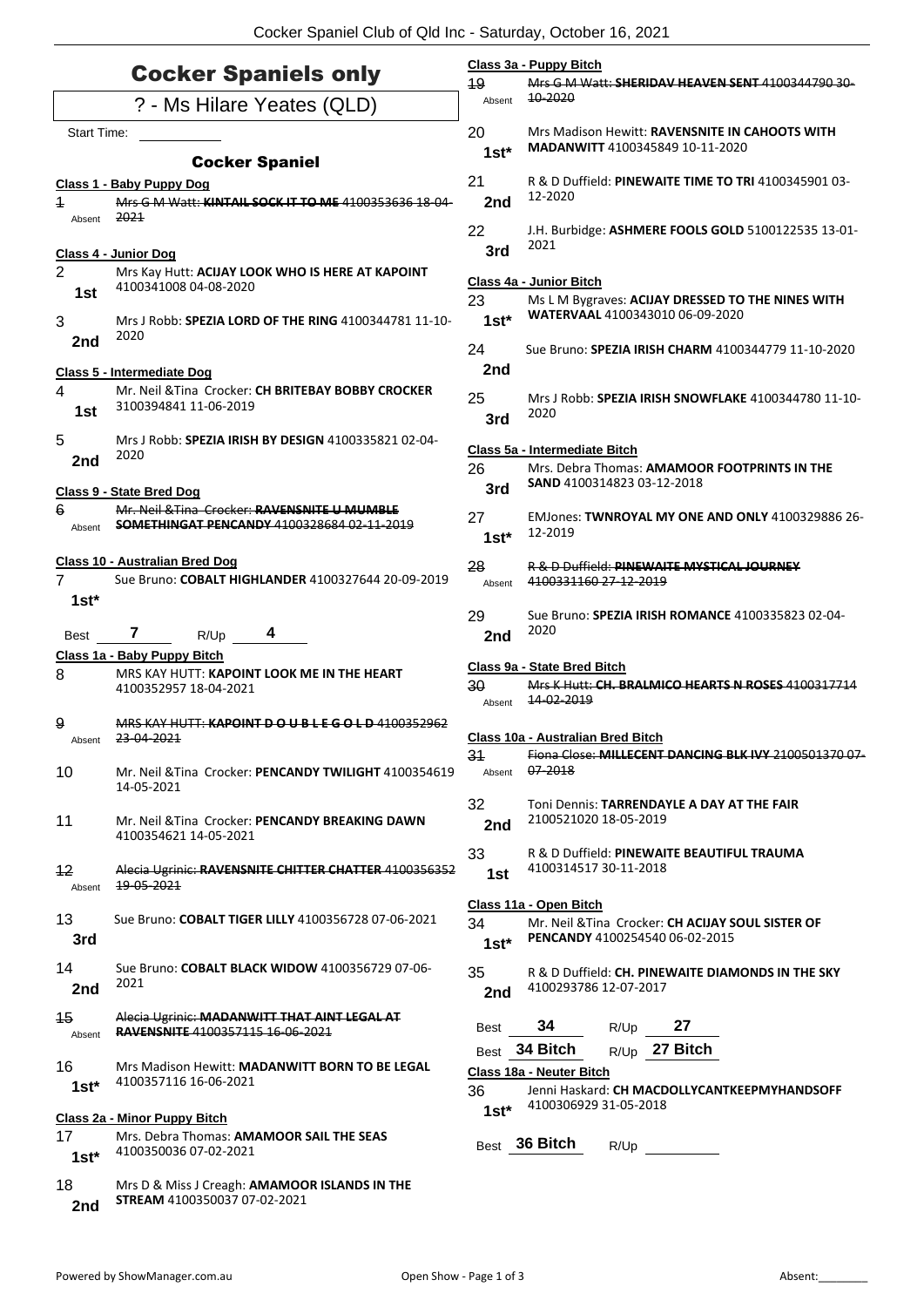## Group 3 - Specials

| Best            | 34        | <b>Cocker Spaniel</b>                                      |
|-----------------|-----------|------------------------------------------------------------|
| Pts: 0          |           | Mr. Neil & Tina Crocker: Ch Acijay Soul Sister of Pencandy |
| R/Up            | 27        | <b>Cocker Spaniel</b>                                      |
| Pts: 0          |           | <b>EMJones: Twnroyal My One and Only</b>                   |
| Baby            | 16        | <b>Cocker Spaniel</b>                                      |
|                 |           | Mrs Madison Hewitt: Madanwitt Born To Be Legal             |
| Minor           | 17        | <b>Cocker Spaniel</b>                                      |
|                 |           | Mrs. Debra Thomas: AMAMOOR SAIL THE SEAS                   |
| <b>Puppy</b>    | 20        | <b>Cocker Spaniel</b>                                      |
|                 |           | Mrs Madison Hewitt: Ravensnite In Cahoots With             |
|                 | Madanwitt |                                                            |
| Junior          | 23.       | <b>Cocker Spaniel</b>                                      |
|                 | Watervaal | Ms L M Bygraves: Acijay Dressed To The Nines With          |
| Inter           | 27        | <b>Cocker Spaniel</b>                                      |
|                 |           | <b>EMJones: Twnroyal My One and Only</b>                   |
| <b>State Br</b> |           |                                                            |
|                 |           |                                                            |
| Aus Br          | 7         | <b>Cocker Spaniel</b>                                      |
|                 |           | Sue Bruno: Cobalt Highlander                               |
| Open            | 34        | <b>Cocker Spaniel</b>                                      |
|                 |           | Mr. Neil & Tina Crocker: Ch Acijay Soul Sister of Pencandy |
|                 |           |                                                            |
|                 |           | Neuter                                                     |
| Best            | 36        | <b>Cocker Spaniel</b>                                      |
| Pts: 0          |           | Jenni Haskard: CH MacdollyCantKeepMyHandsOff               |

**R/Up**

| Absent |
|--------|
|--------|